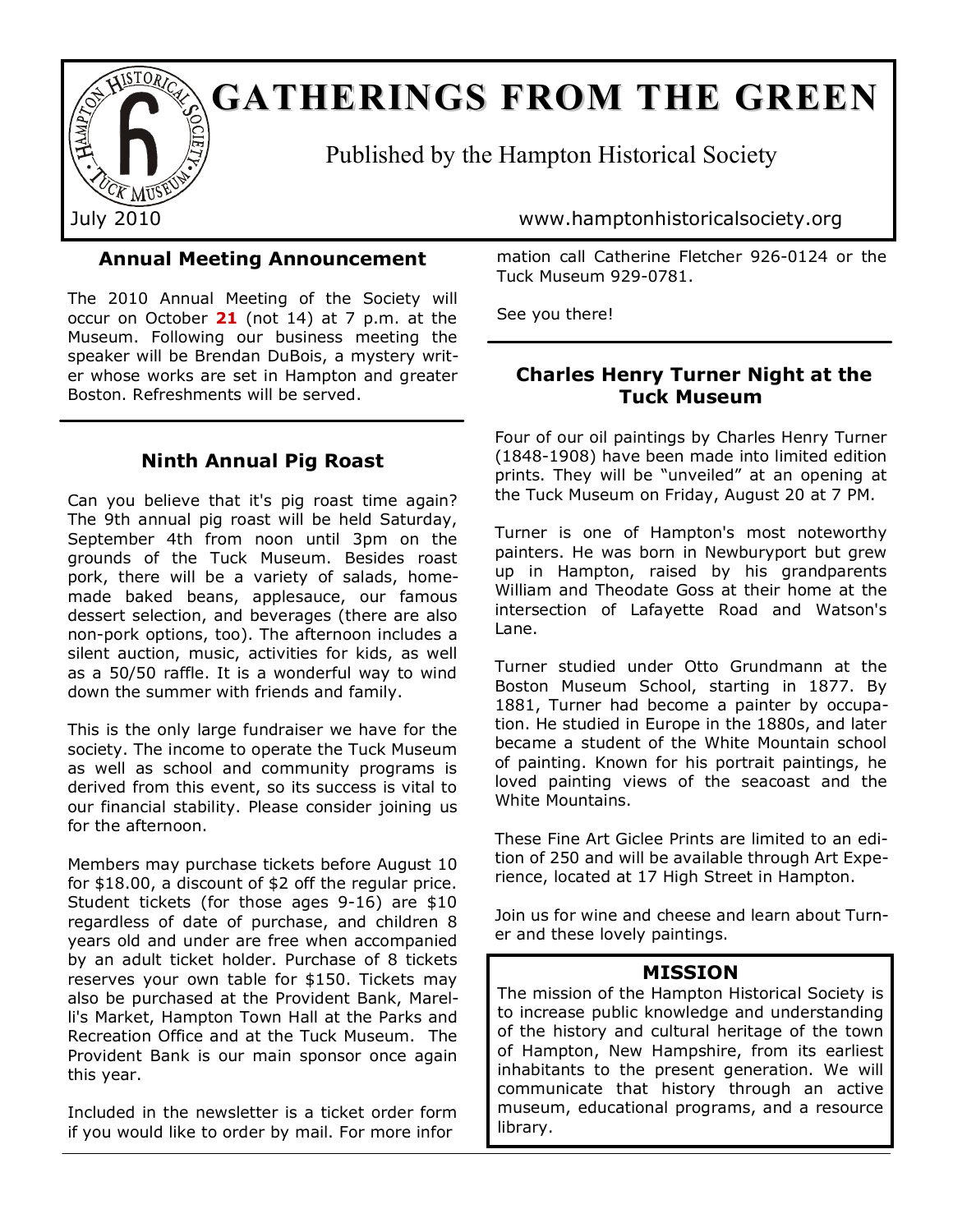# **President's Report**

This summer's outdoor activities have begun as we work on repairing and painting the Fire Museum. Ken Lobdell has replaced clapboards and rotten sheathing, and Jason Moore and I are working on scraping off the old paint and applying the new coating. We will have that job completed by the Pig Roast. Cheryl Lassiter has repainted the Fire Museum sign for the front of the building.

We are also working on completing the retaining wall on the west side of the barn that we began last year; if time permits this will also be complete by September.

Of course our principle job for the balance of the summer is to work on another successful Pig Roast. This is our major fundraiser and the proceeds help keep the Museum open year round. Ticket sales have begun and we are soliciting items for the Silent Auction now. If you have items for the auction, please call me at 926-2543 for pick up. The pig roast contributes over a third of the annual budget so its importance can't be overstated.

The barn survey project continues. If you have a barn over 50 years old that hasn't been visited by our team, please call Cheryl Lassiter (929- 3682) to arrange an appointment.

We are also nearing completion on a project to create an electronic database of the burial sites in the High Street Cemetery.

We did reverse direction on the plan to open the Museum for more days during the summer. We needed additional volunteers and the response wasn't great enough to make the commitment for the additional days.

This will be the last newsletter that we print before the Annual Meeting so please note the date (October **21,** not 14) on your calendar. We will continue to provide updates by email, so if you have an email address please sign up for the update list by sending your email address to info@hamptonhistoricalsociety.org

Lots of projects underway, we can always use extra help, so please drop in and see if we have a job for you!

Ben Moore

# **Director's Report**

We have three activities going on through the museum right now that have generated a lot of interest.

Karen Raynes is developing a series of walking tours through Hampton. We led two public walks this spring. The first tour highlighted Hampton Center and the changes that have taken place since the late 1800s. The second tour involved Winnacunnet Rd., Mill Rd and High Street homes, public buildings, gardens and the High Street Cemetery. Both tours were filled to capacity and two more tours are being scheduled for the fall. A walking map of Hampton Center has been created that will be available in local businesses.

Candy Stellmach has spearheaded a drive to get photos, memorabilia and photos regarding Hampton Beach. The ultimate goal is a publication. But right now the most important thing is to gather and save this information while the sources and information are still readily available.

Four oil paintings in our collection by Charles Henry Turner have been turned into limited edition prints and will be available for sale to the public in August. More information on this project is on page 1.

I spent a lovely morning this week with a member of the Perkins family as we went through boxes of her grandparent's "stuff." We sorted through pictures, scrapbooks, and family memorabilia. Among our finds were a scrapbook relating to the riots at Hampton Beach, photos from Hampton early 1900s (identified!!), and some antique cameras. I left with two boxes - one containing items given to the museum as gifts; the other containing photos and documents for us to scan and add to our information base, but which will be returned to the family when we are finished going through them. So before you pitch old papers and photos, consider letting your local historical society or museum have a look at them.

Enjoy the rest of the summer and hope to see you at the pig roast.

Betty Moore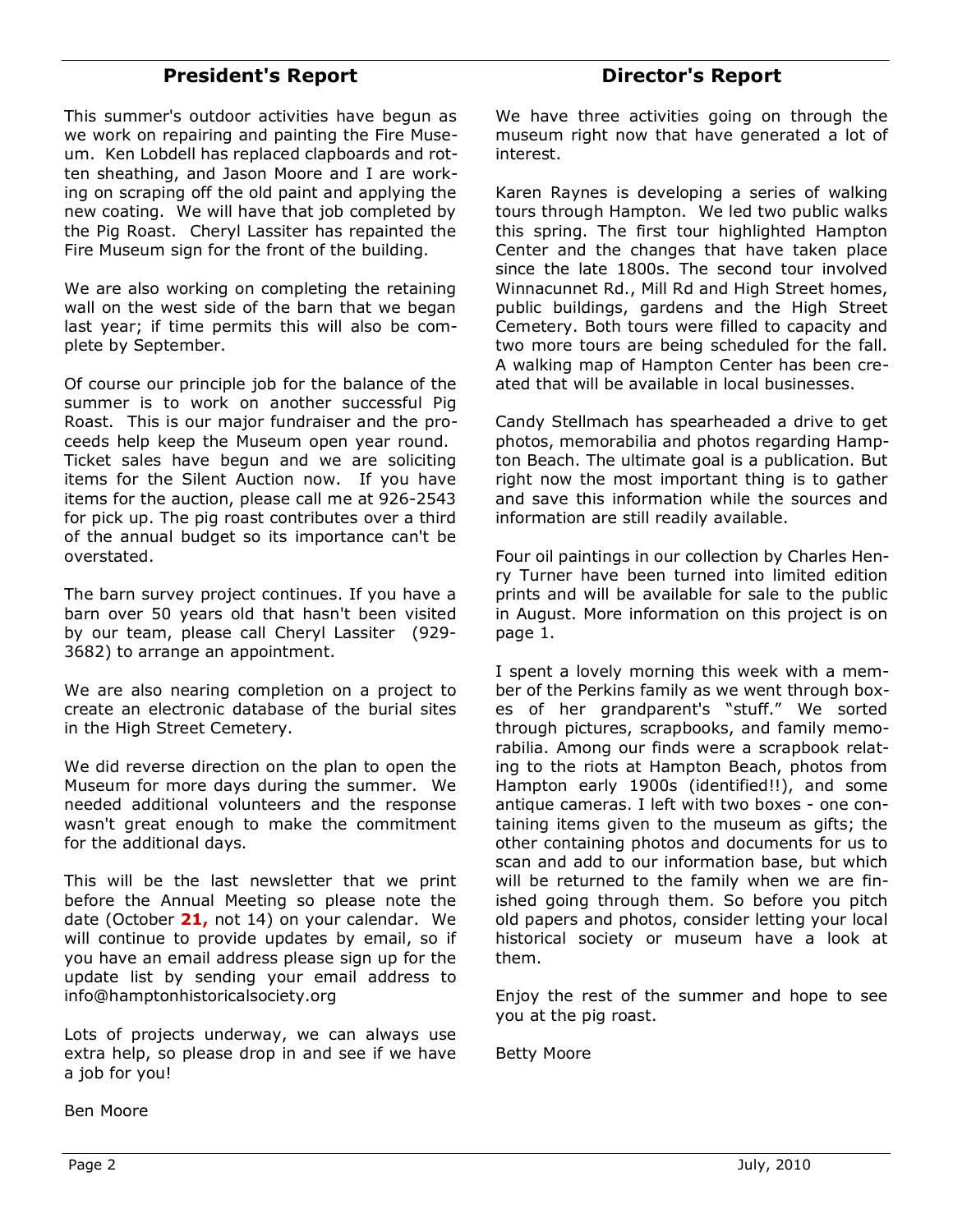# **Hampton Beach 100 Years in Photos and Memories**

Some very snazzy posters are appearing on Hampton Beach. Through these posters, the Tuck Museum is seeking out photos, memoirs, and memorabilia relating to individuals, businesses, and groups from the beach from 1900 - 2000.

Generations of families have enjoyed summers at the beach, run businesses, and attended events. We want to capture these stories while we can. To get an idea of what we are doing, check out our website hamptonhistoricalsociety.org to see what we are looking for and the specifics of how to submit information.

Ultimately, we would like to do some sort of publication featuring the beach. We can scan photos and return the originals, or take pictures by email. We are available to help in the process of writing the memoirs, and don't want folks to be intimidated if they don't feel like they are writers - saving the stories is the most important thing.

We will keep mentioning this project in future newsletters as the project unfolds, but do check out the website - it is a very exciting project!

#### **Hampton Historical Society PO Box 1601 Hampton, NH 03843-1601 603-929-0781**

### **Pig Roast Ticket Order Form**

September 4, 2010

I would like to order tickets for the Hampton Historical Society Pig Roast

| Adult tickets at \$20 each                             |  |
|--------------------------------------------------------|--|
| Advance Sale Member tickets at \$18 each               |  |
| (Must be ordered by August 10)                         |  |
| Student tickets (ages 9-16) at \$10 each               |  |
| Table for eight at \$150 per table                     |  |
| Children 8 and under free when accompanied by an adult |  |
| Total                                                  |  |

#### **Checks made out to Hampton Historical Society Mailing address P.O. Box 1601 Hampton, NH 03843**

**Ticket options** (select one)

\_\_\_\_\_\_ Mail tickets directly to:

Name:

Address: \_\_\_\_\_\_\_\_\_\_\_\_\_\_\_\_\_\_\_\_\_ or

\_\_\_\_\_\_ Hold my tickets at the serving line. But notify me for confirmation Phone # or email address

#### July, 2010 Page 3

|  | <b>Board of Trustees</b> |
|--|--------------------------|
|--|--------------------------|

| President | Ben Moore                                                                                                                                                                  |
|-----------|----------------------------------------------------------------------------------------------------------------------------------------------------------------------------|
| Vice Pres | <b>Bud DesRochers</b>                                                                                                                                                      |
| Secretary | Sammi Moe                                                                                                                                                                  |
| Treasurer | <b>Bob Dennett</b>                                                                                                                                                         |
| Trustees  | Percy Annis<br>Elizabeth Aykroyd<br>Dave DeGagne<br>Catherine Fletcher<br>Rick Griffin<br>Rich Hureau<br><b>Bill Keating</b><br>Dyana Martin<br>Linda Metcalf<br>Liz Premo |